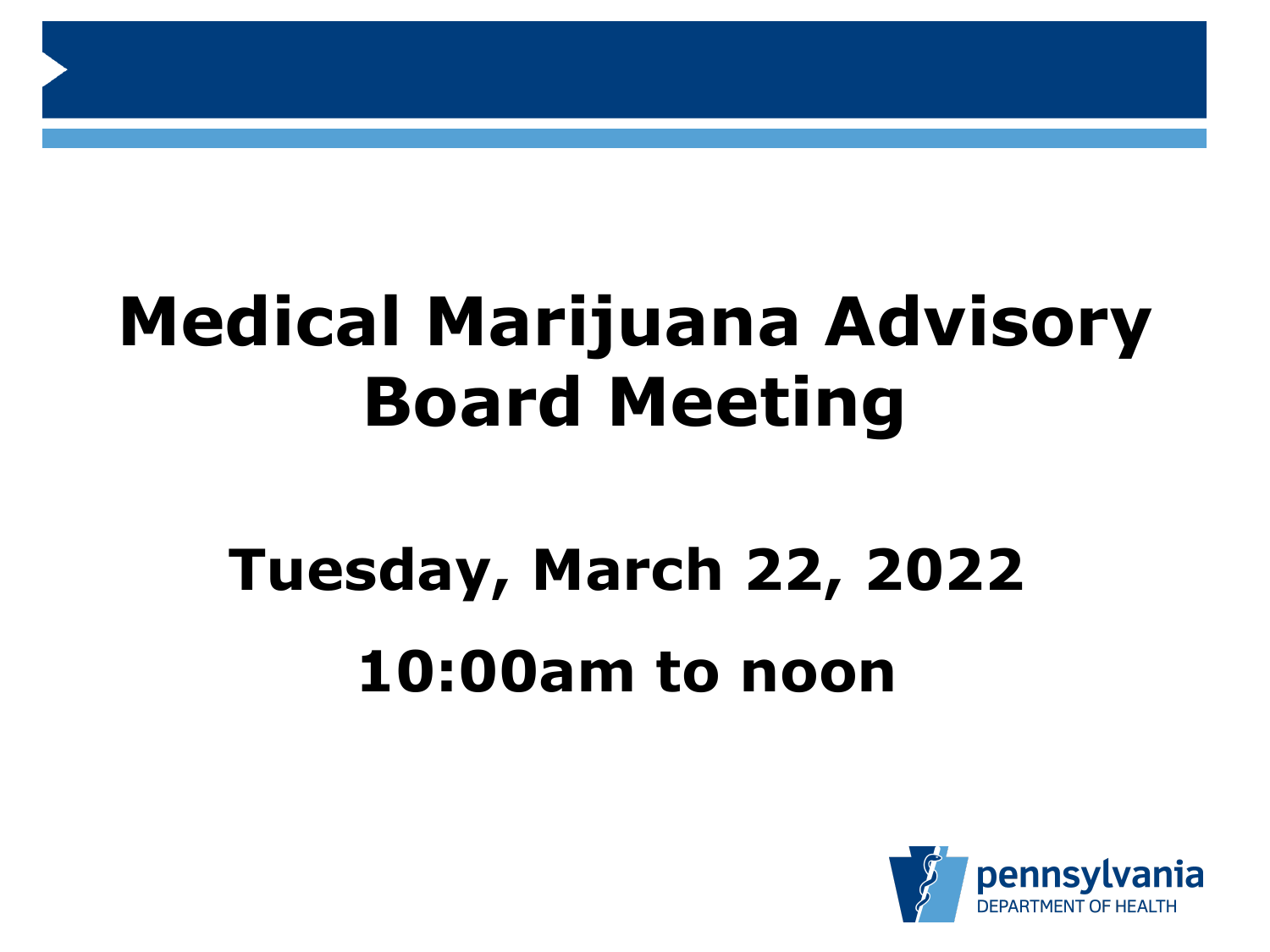# MMAB Agenda

- I. Call to order, roll call and introduction of new Board members
- II. Approval of the previous meeting's minutes meeting Nov. 16, 2021
- III. Program Update
- IV. Old Business
	- a. Opportunity to provide feedback and/or contact the Board
- V. New Business
	- a. Subcommittee Chairs and Members
	- b. Subcommittee Updates:
		- i. Regulatory Review Janet Getzy Hart, Subcommittee Chair
		- ii. Patient and Caregiver Shalawn James, Subcommittee Chair
			- Findings and Recommendations about Affordable Access to Medical Marijuana.

iii.Medical Review – Dr. Denise Johnson, Subcommittee Chair

- Update on a process for approving Serious Medical Conditions (SMCs) for research only.
- Proposed update on the policy to add, modify, or remove a qualifying medical condition.

iv.Reports – Luke Schultz, Subcommittee Chair

- Presentation of report outlining the Board's actions pertaining to a SMC Application for Chronic Hepatitis.
- v. Medical Research Bhavini Patel, Subcommittee Chair
	- Discussion on new forms of medical marijuana.

VI. Additional Discussion/Q&A

VII.Adjournment

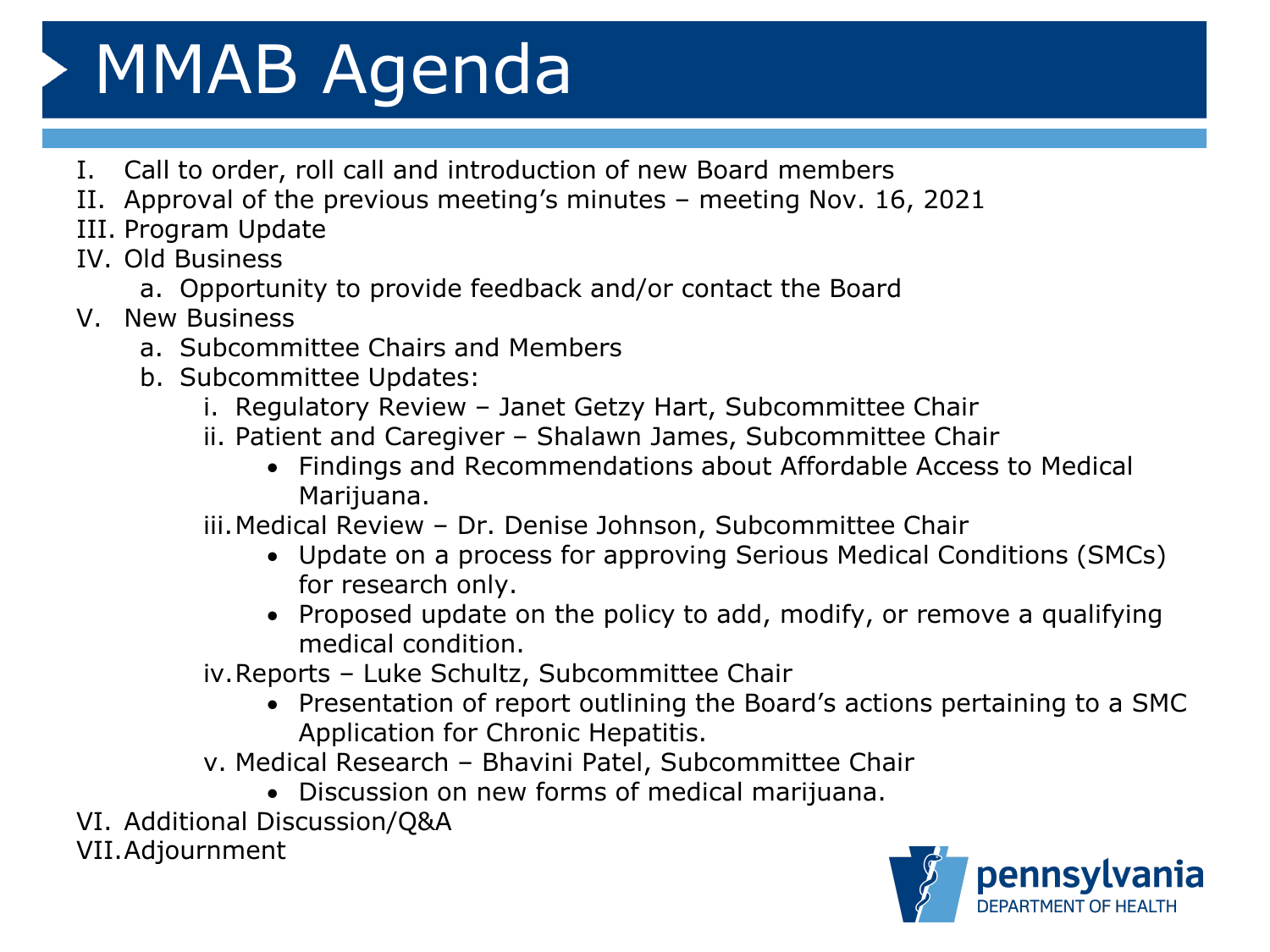- Medical Marijuana Assistance Program
- Program Metrics
- Patient Purchasing Activity
- Permittee Pricing Trends

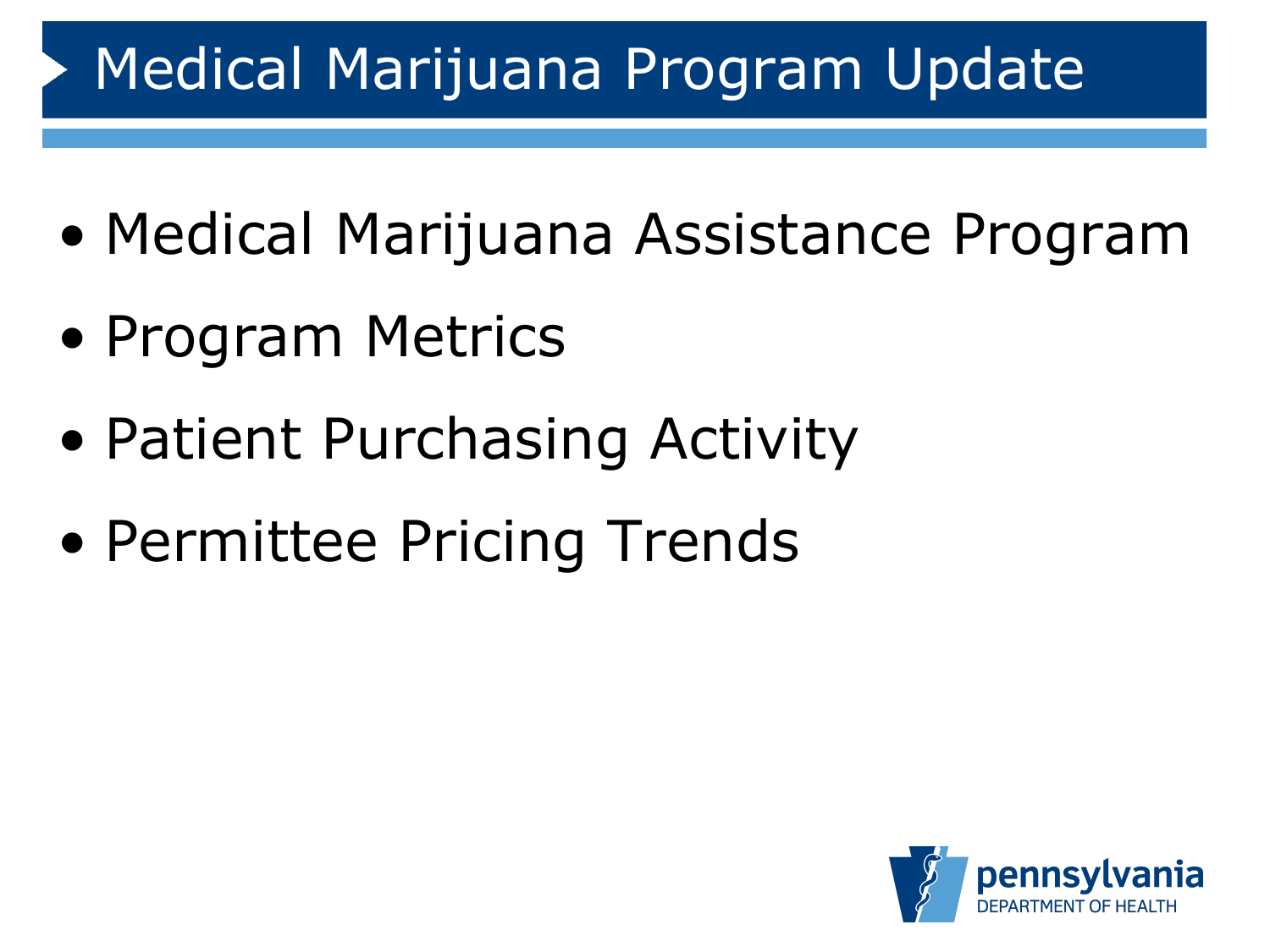# Medical Marijuana Assistance Program (MMAP)

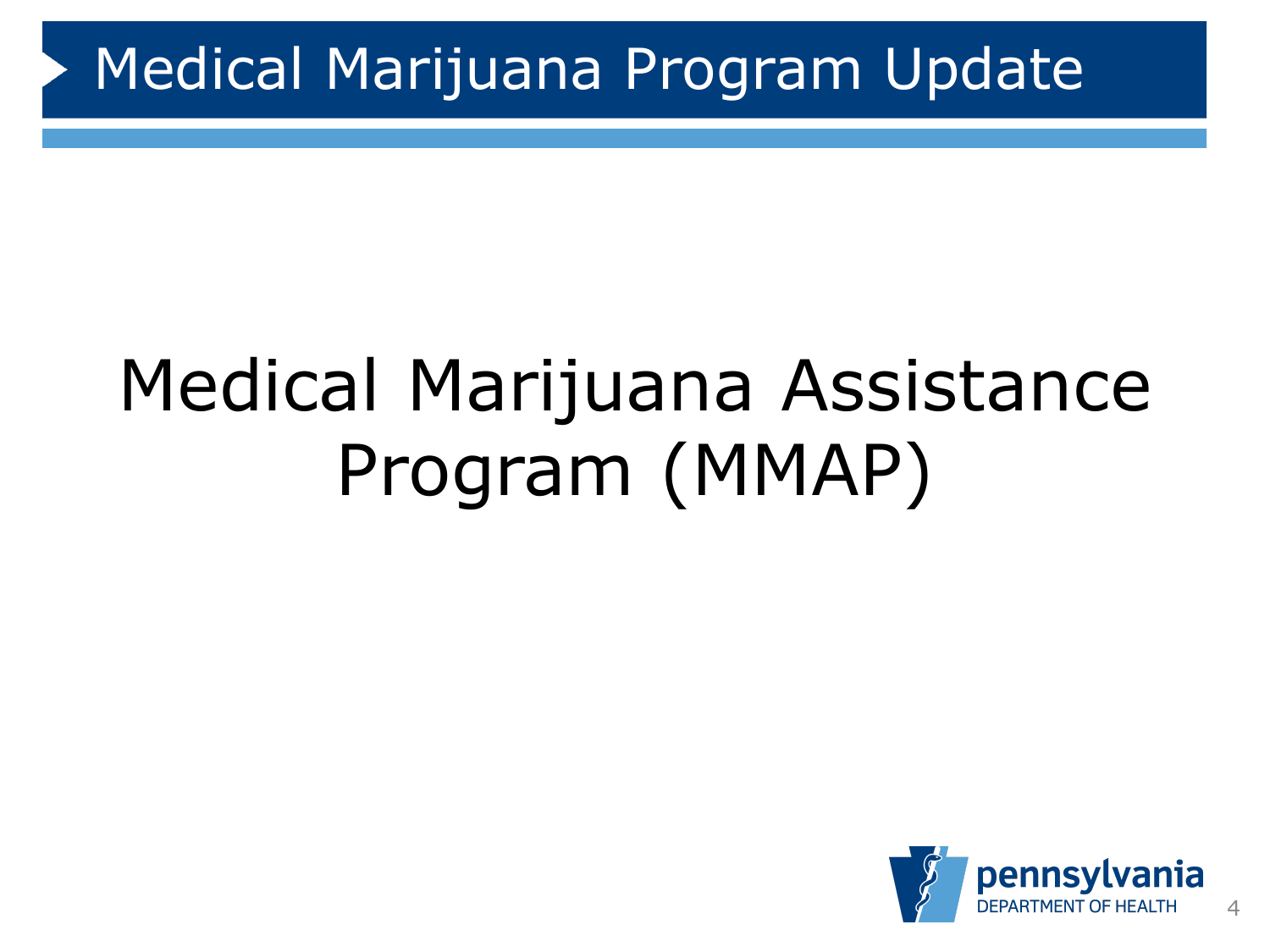#### **Current and Planned Medical Marijuana Assistance**

|                                          | <b>Full Cost</b>                  | <b>Current Cost</b><br><b>After Benefits</b> | <b>MMAP Phase 1</b>                                                           | <b>MMAP Phase 2</b>                                                         | <b>MMAP Phase 3</b><br>(TBD)                                |
|------------------------------------------|-----------------------------------|----------------------------------------------|-------------------------------------------------------------------------------|-----------------------------------------------------------------------------|-------------------------------------------------------------|
| MM<br>Identification<br>Card             | \$50.00                           | \$25.00<br>50% discount                      | <b>No Cost</b><br>No ID card costs for<br>eligible patients<br>and caregivers | <b>CM 1. 2022</b>                                                           |                                                             |
| <b>Background</b><br>Caregiver<br>Checks | \$20.85                           | \$7.60<br>65% discount                       | Implemented Mar                                                               | <b>No Cost</b><br>No cost for eligible<br>caregiver<br>background<br>checks |                                                             |
| <b>Product Cost</b><br>Patient           | Dispensary<br><b>Retail Price</b> |                                              |                                                                               |                                                                             | <b>Assistance</b><br>Monthly value for<br>eligible patients |

[35 P.S. Section 10231.902](https://www.legis.state.pa.us/cfdocs/legis/LI/uconsCheck.cfm?txtType=HTM&yr=2016&sessInd=0&smthLwInd=0&act=16&chpt=9&sctn=2&subsctn=0)

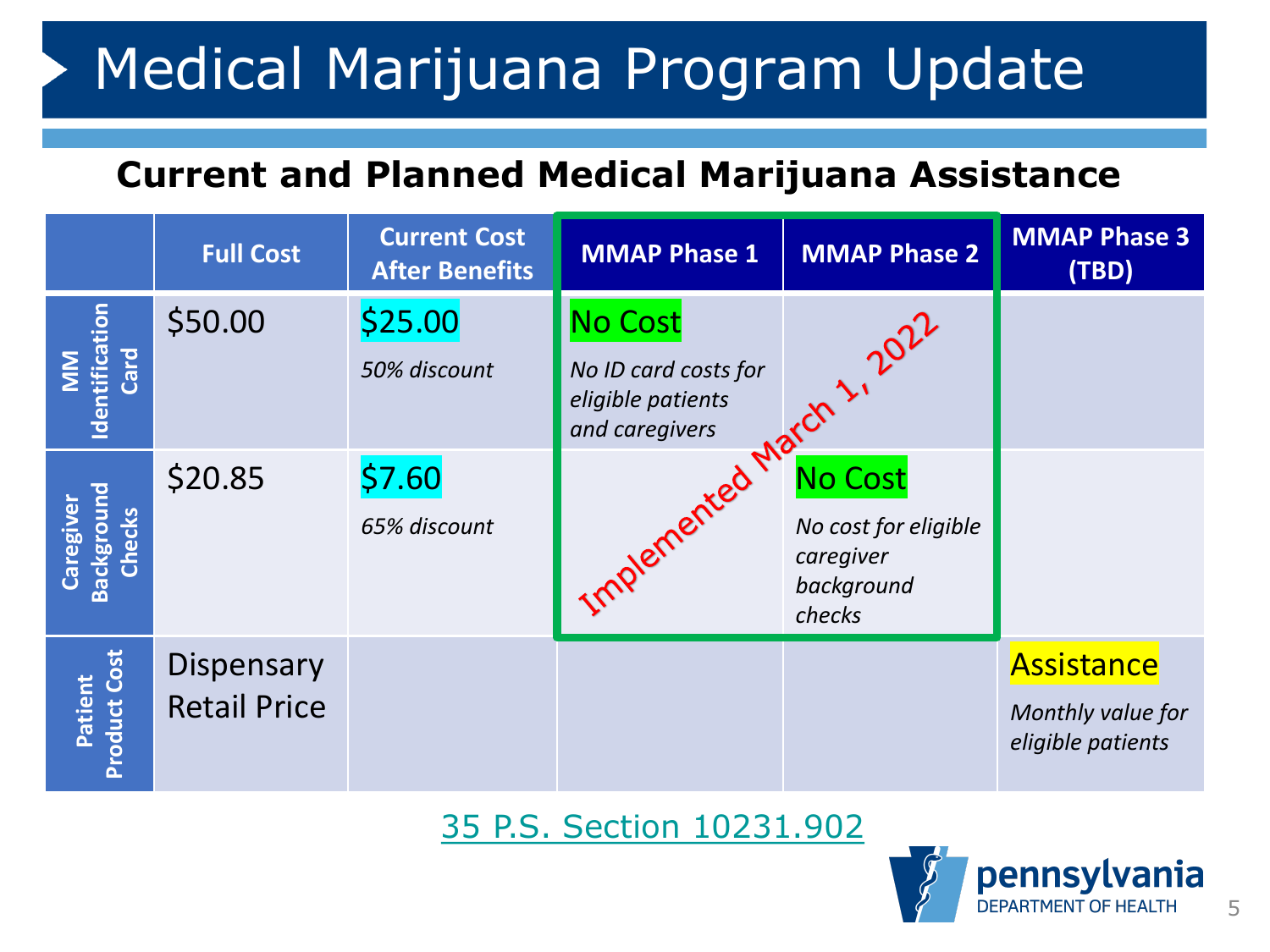#### **TRENDS**  Program Metrics

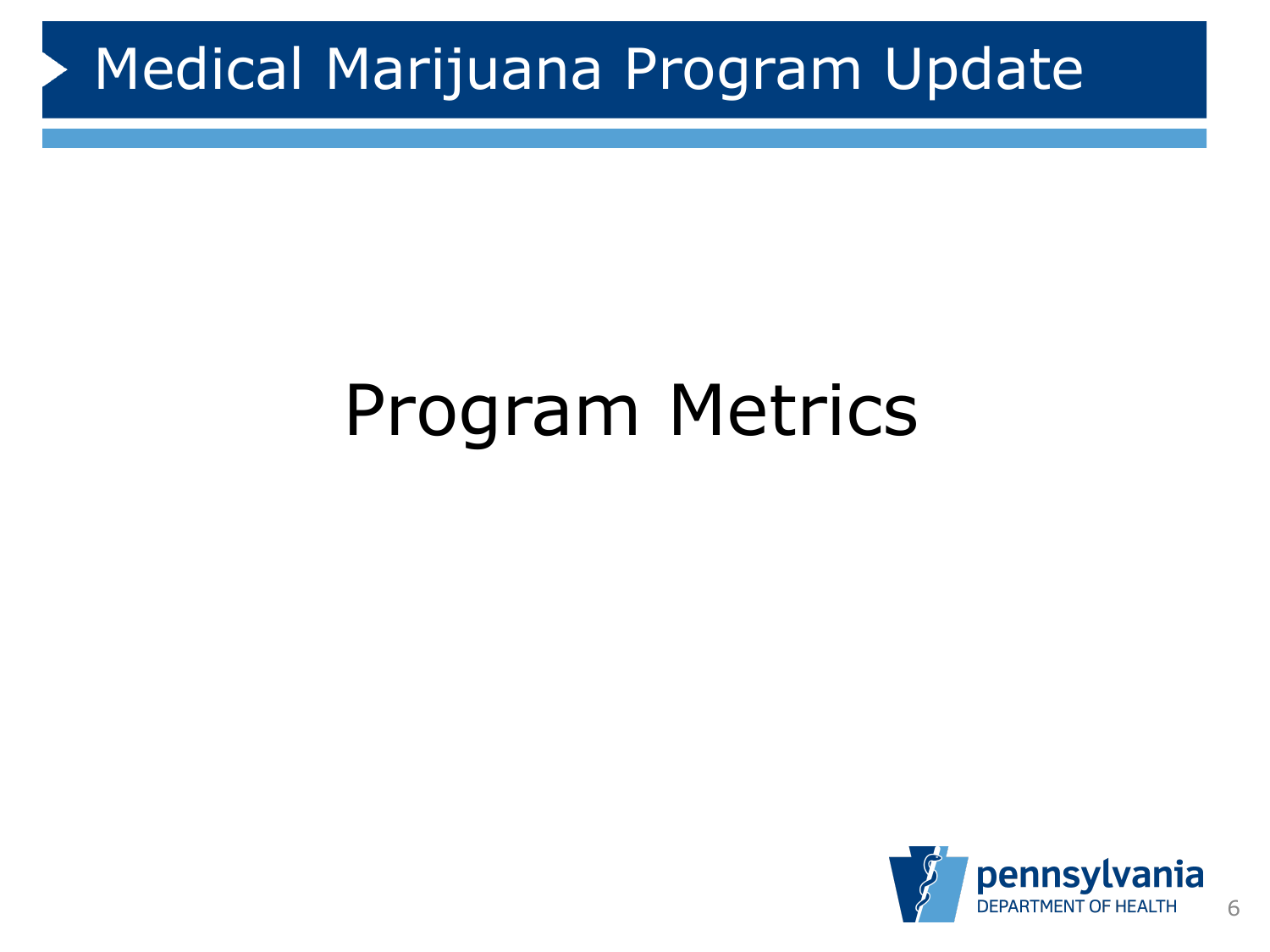- Program to date:
	- 740,757 Patients and Caregivers Registered;
	- 406,454 Active Patient Certifications;
	- 1,779 Approved Practitioners;
	- 20.0 Million Patient Dispensing Events;
	- 56.8 Million Products Dispended;
	- \$4.8 Billion in Total Sales;
	- \$1.9 Billion by G/Ps to Dispensaries; and
	- \$2.9 Billion by Dispensaries.

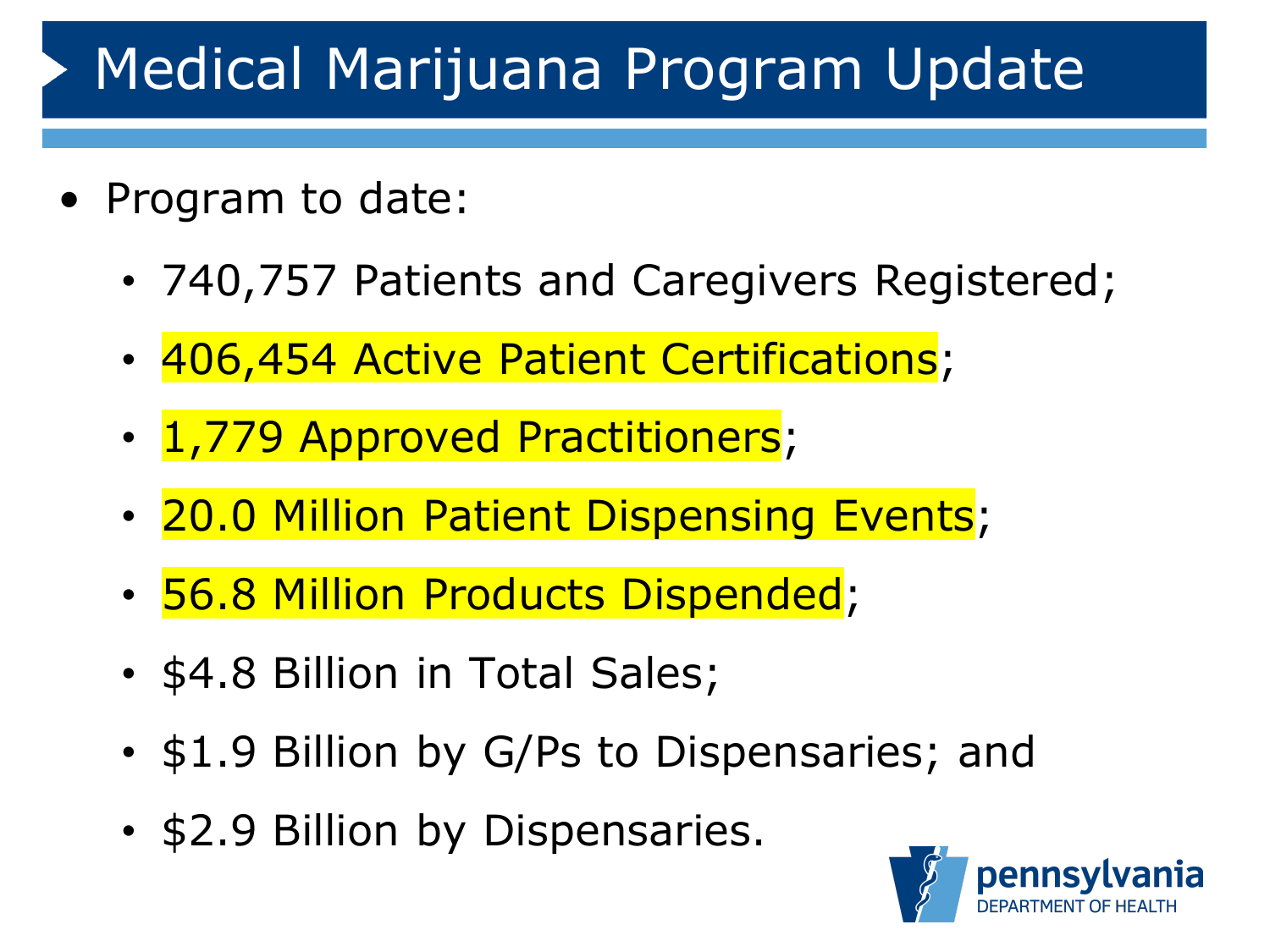#### **TRENDS** Patient Purchasing Activity

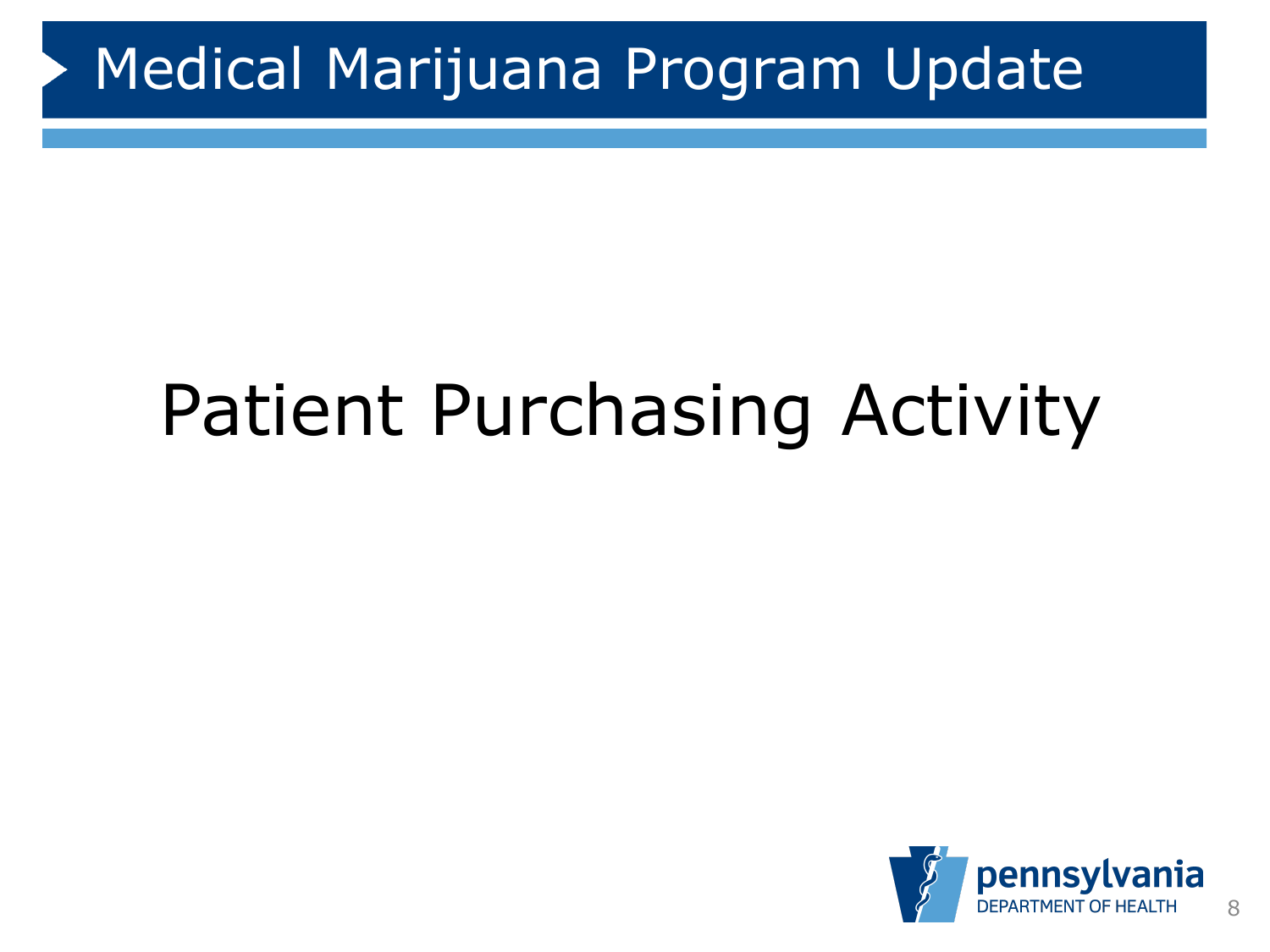#### **Month on Month Dispensary Sales**



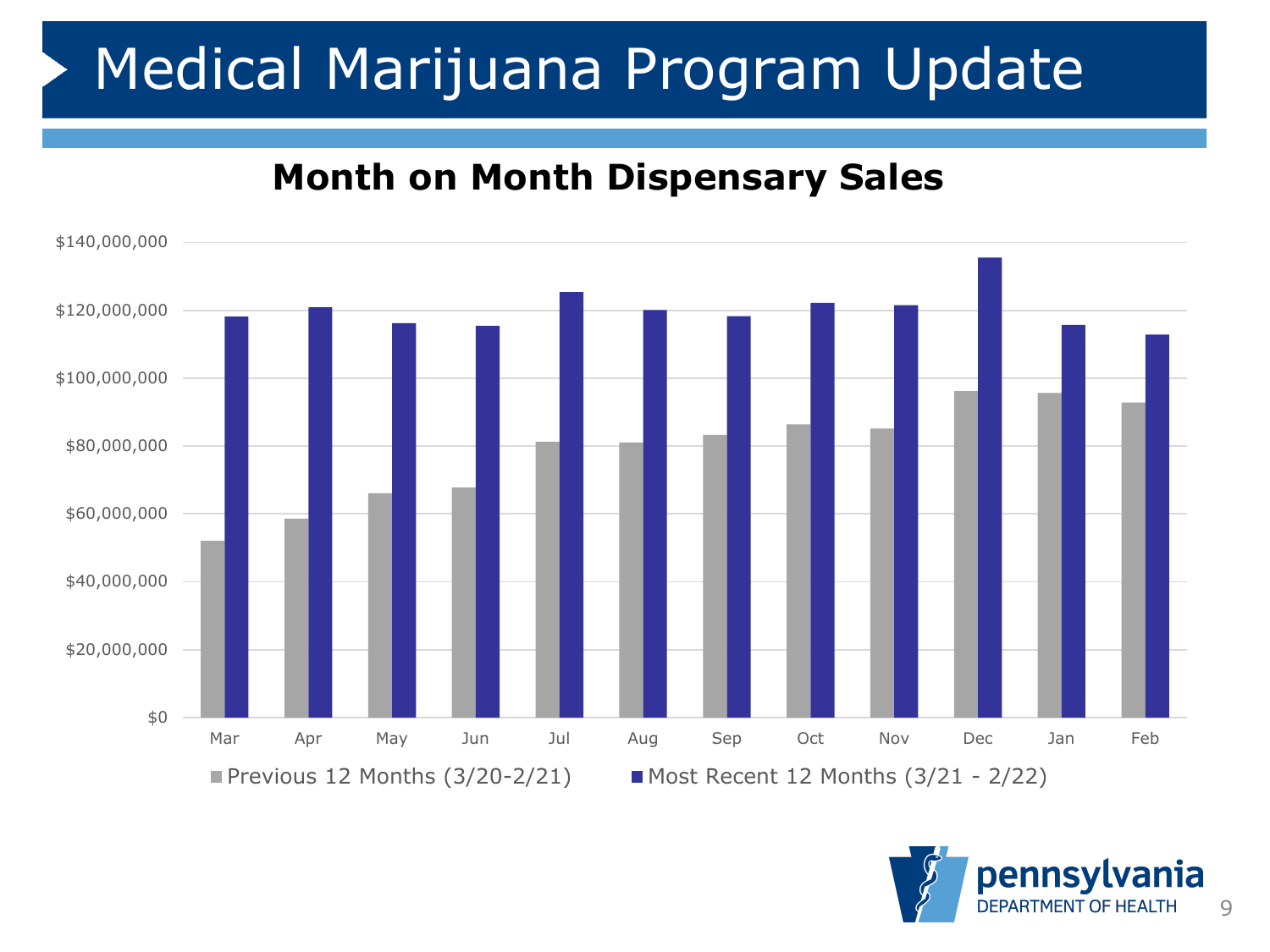#### **Year on Year Dispensary Sales for Jan and Feb**



■ 2020 ■ 2021 ■ 2022

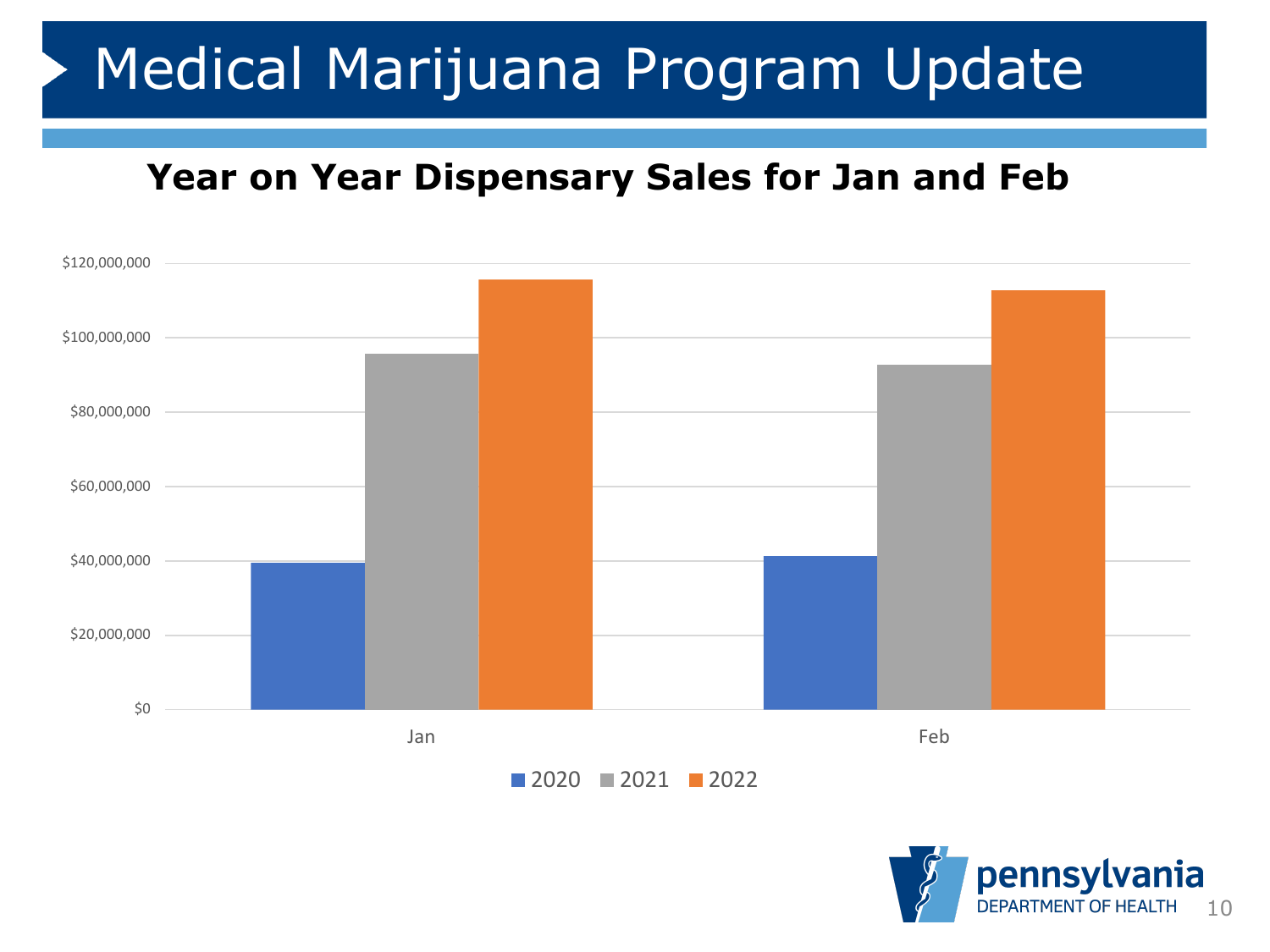#### **TRENDS**  Permittee Pricing Trends

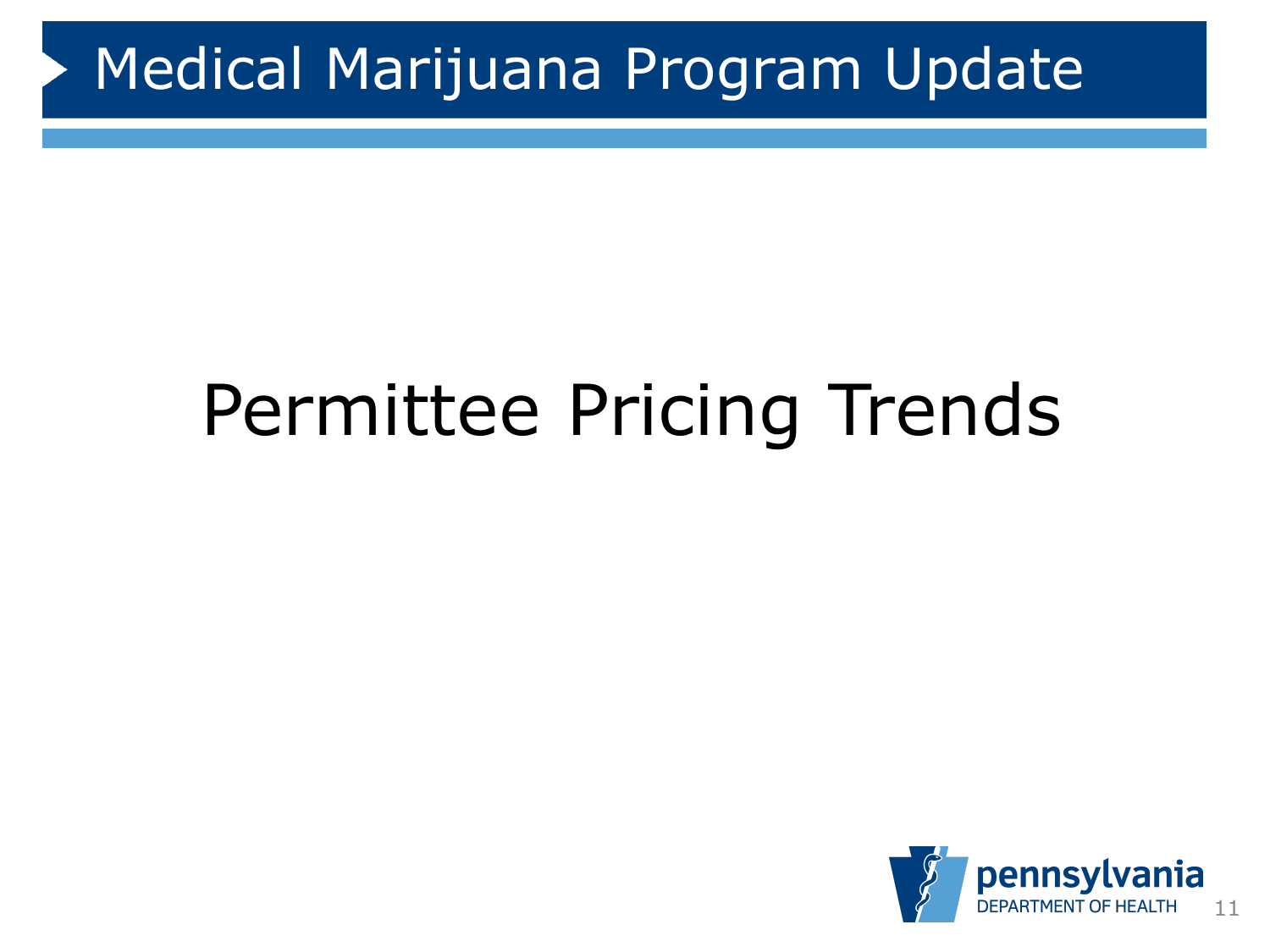

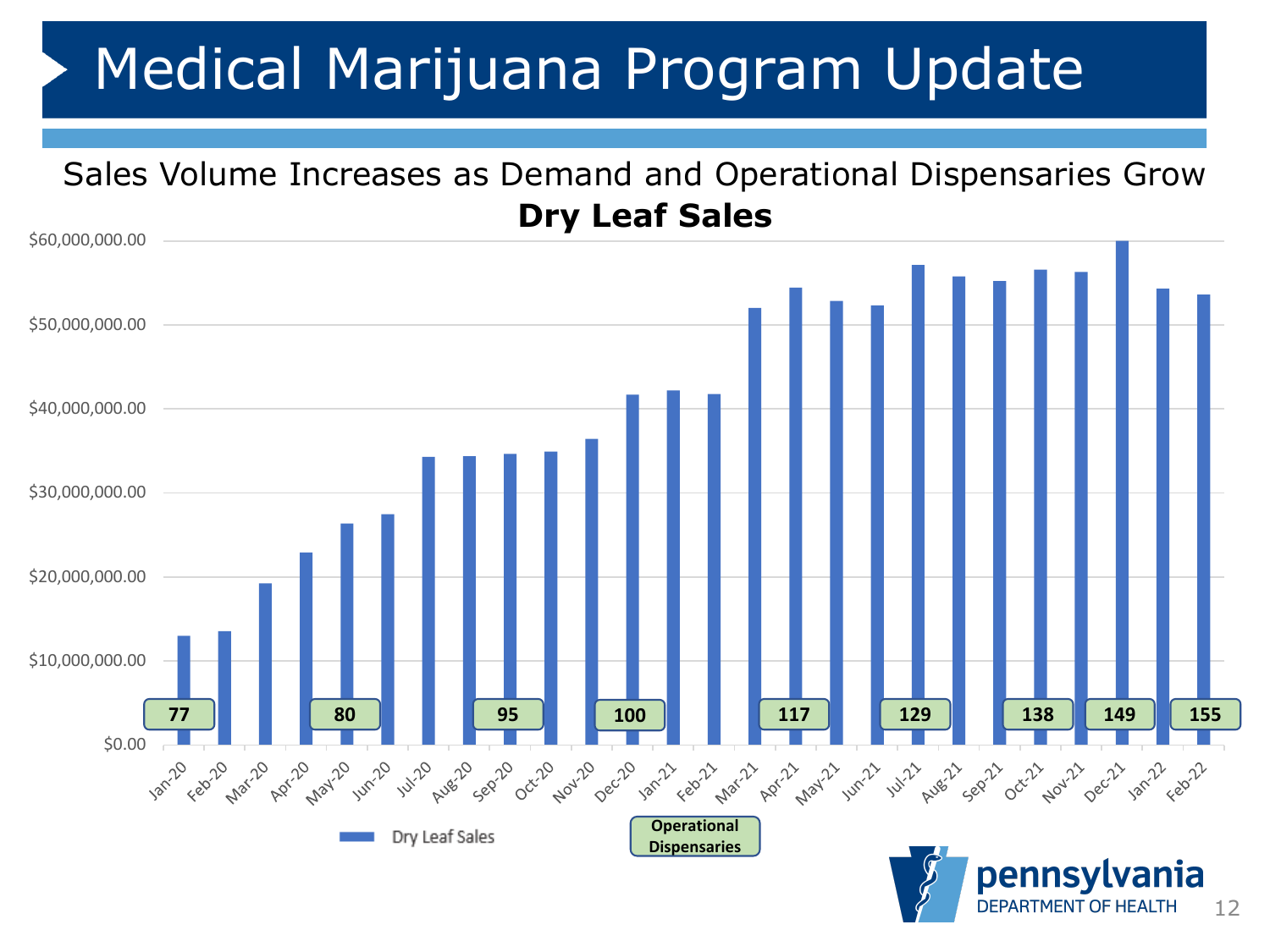

13

**DEPARTMENT OF HEALTH**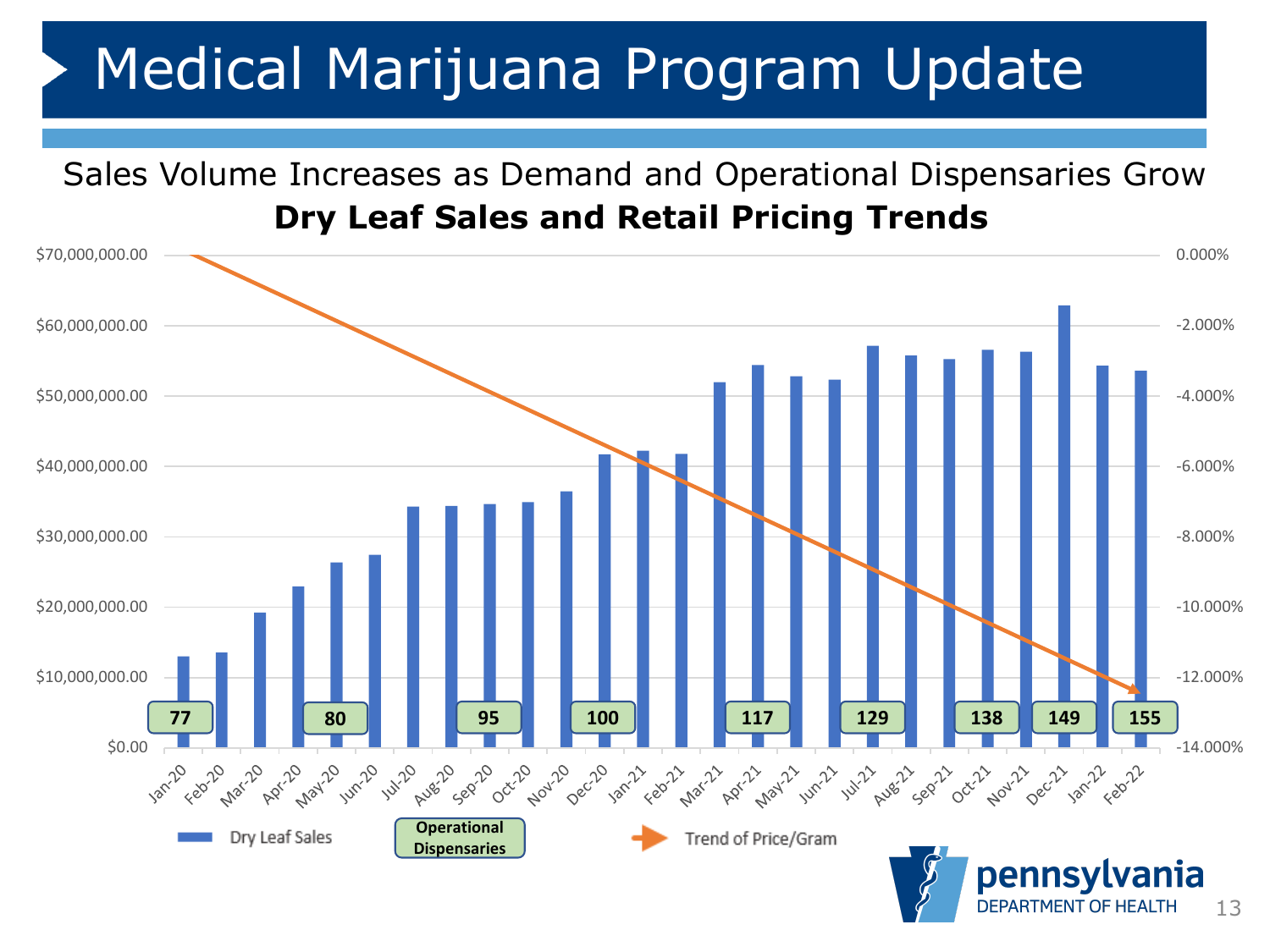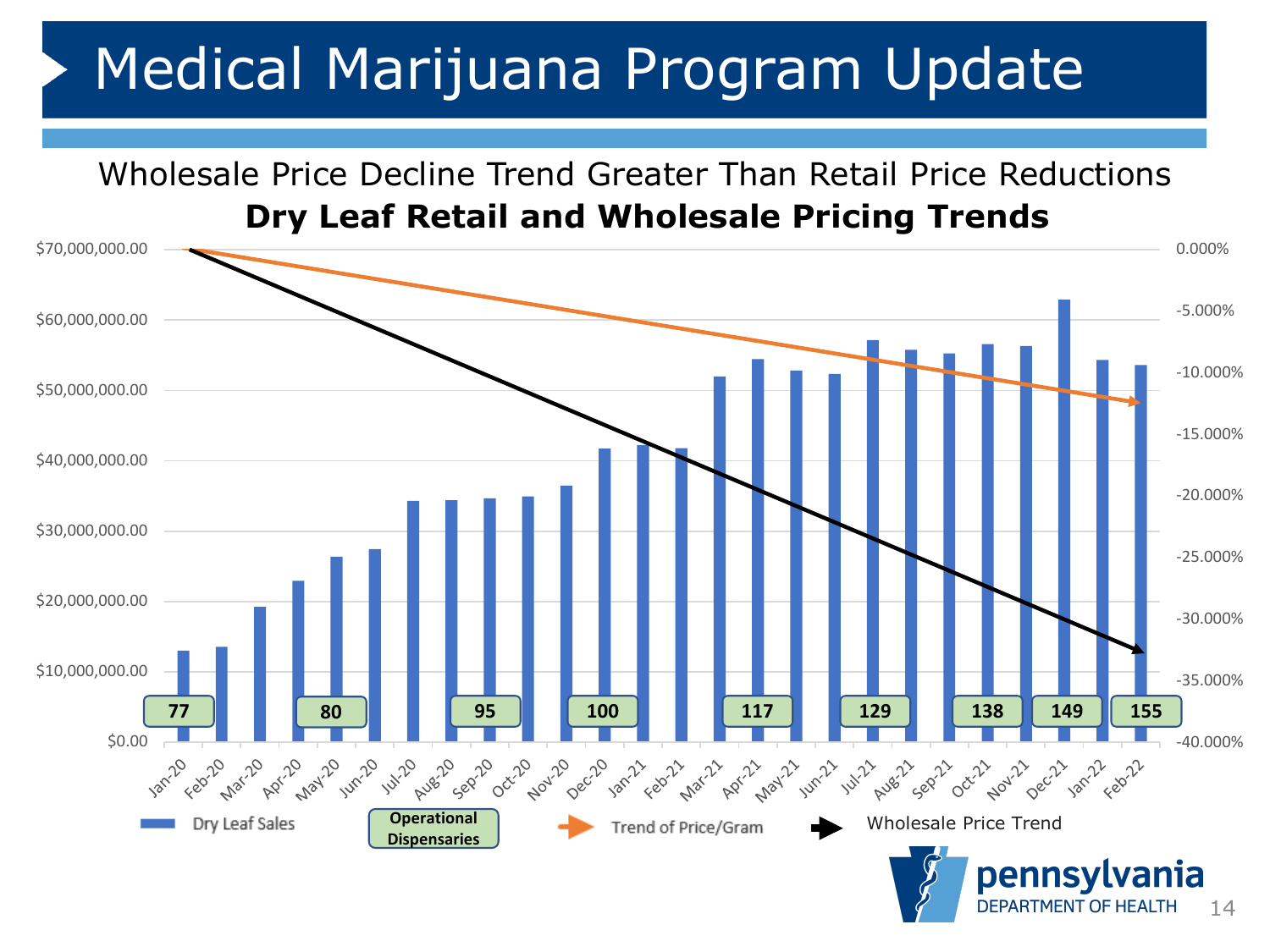#### Dry Leaf Dispensary Pricing Trailing Grower/Processor Wholesale Pricing **Dry Leaf Retail and Wholesale Pricing Trends**



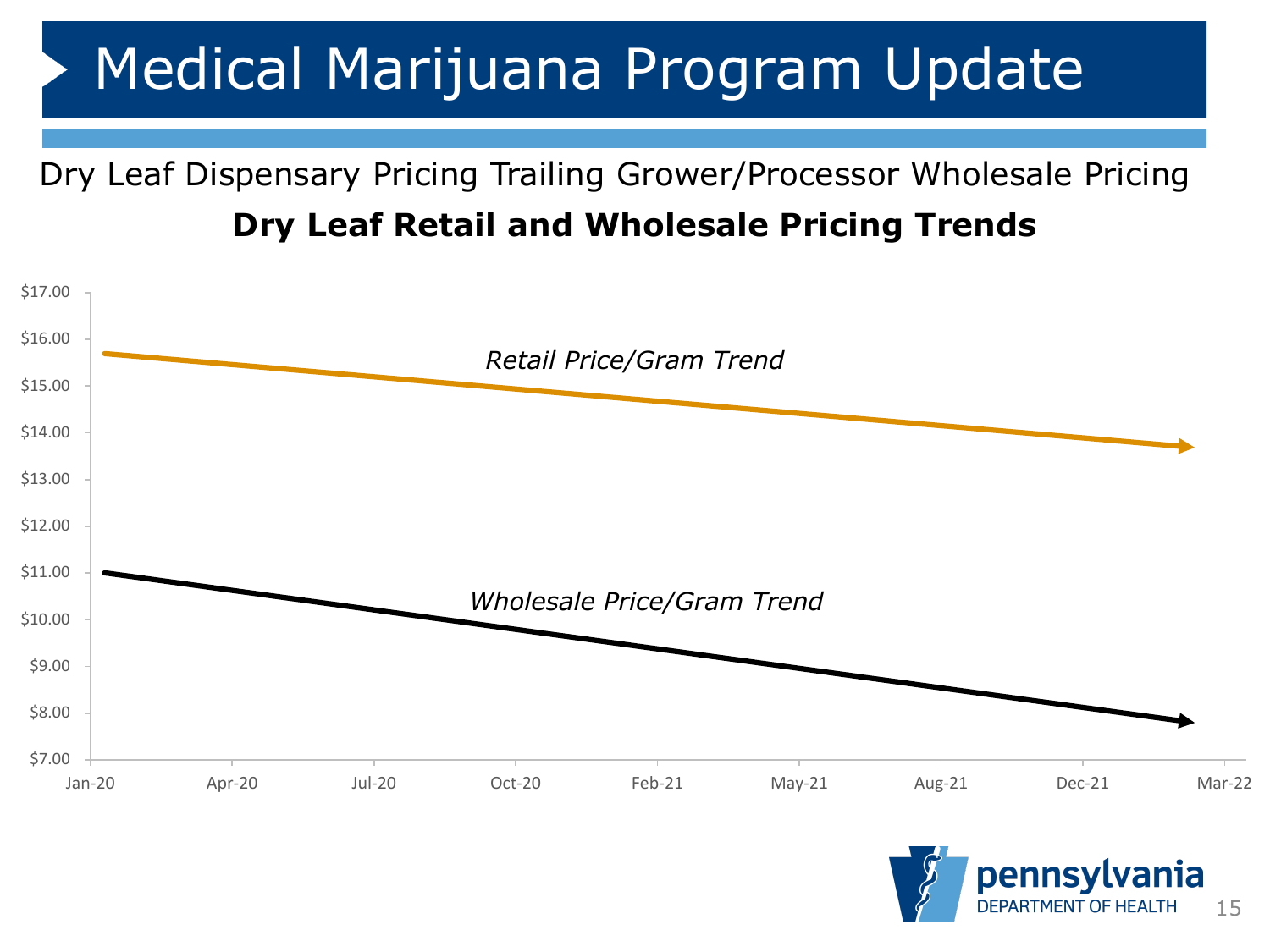**Dry Leaf Retail and Wholesale Pricing Details**



16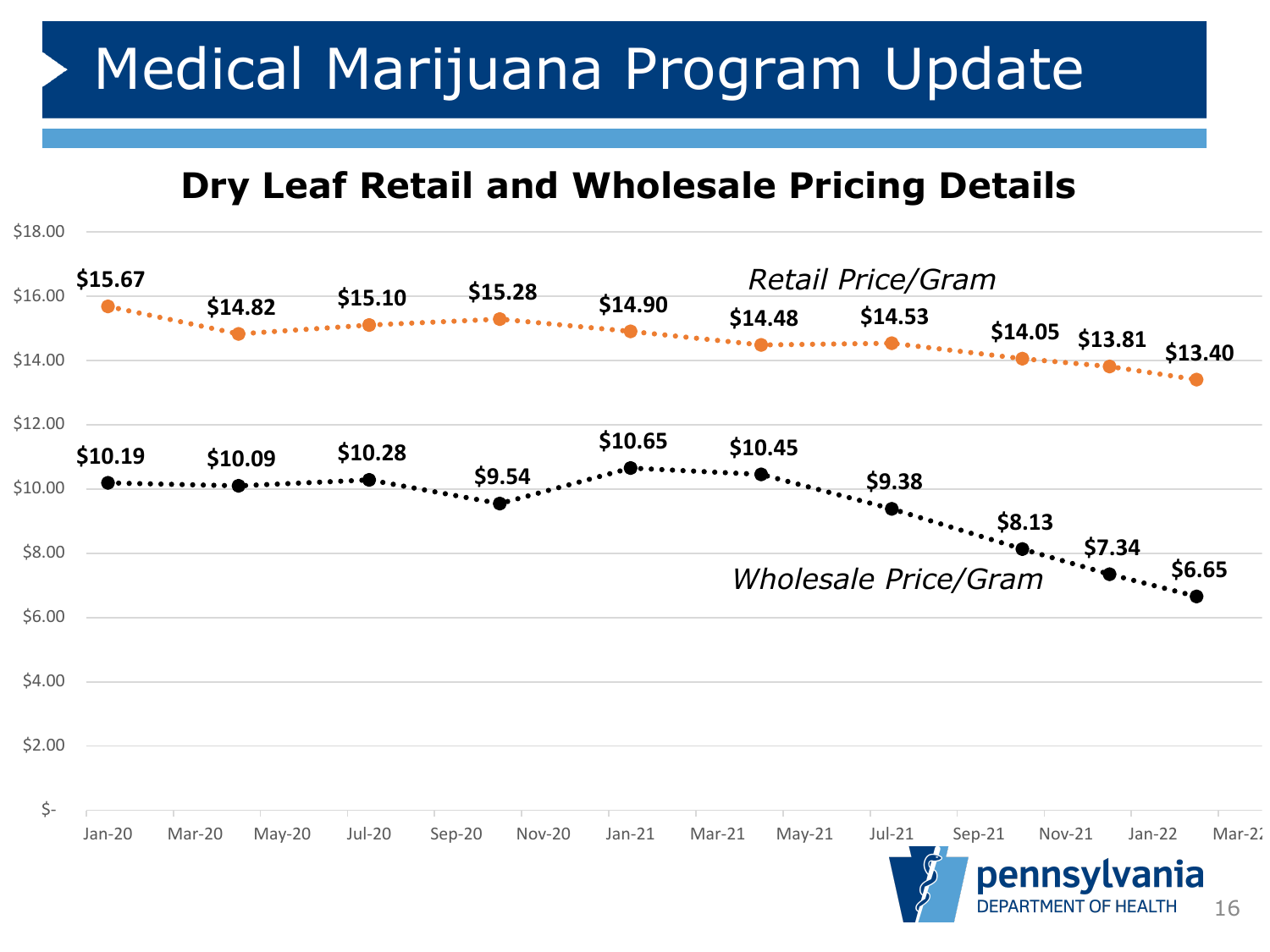# MMAB Agenda

- I. Call to order, roll call and introduction of new Board members
- II. Approval of the previous meeting's minutes meeting Nov. 16, 2021
- III. Program Update

#### **IV. Old Business**

- a. Opportunity to provide feedback and/or contact the Board
- V. New Business
	- a. Subcommittee Chairs and Members
	- b. Subcommittee Updates:
		- i. Regulatory Review Janet Getzy Hart, Subcommittee Chair
		- ii. Patient and Caregiver Shalawn James, Subcommittee Chair
			- Findings and Recommendations about Affordable Access to Medical Marijuana.

iii.Medical Review – Dr. Denise Johnson, Subcommittee Chair

- Proposed update on the policy to add, modify, or remove a qualifying medical condition.
- Update on a process for approving Serious Medical Conditions (SMCs) for research only.

iv.Reports – Luke Schultz, Subcommittee Chair

- Presentation of report outlining the Board's actions pertaining to a SMC Application for Chronic Hepatitis.
- v. Medical Research Bhavini Patel, Subcommittee Chair
	- Discussion on new forms of medical marijuana.

VI. Additional Discussion/Q&A

VII.Adjournment

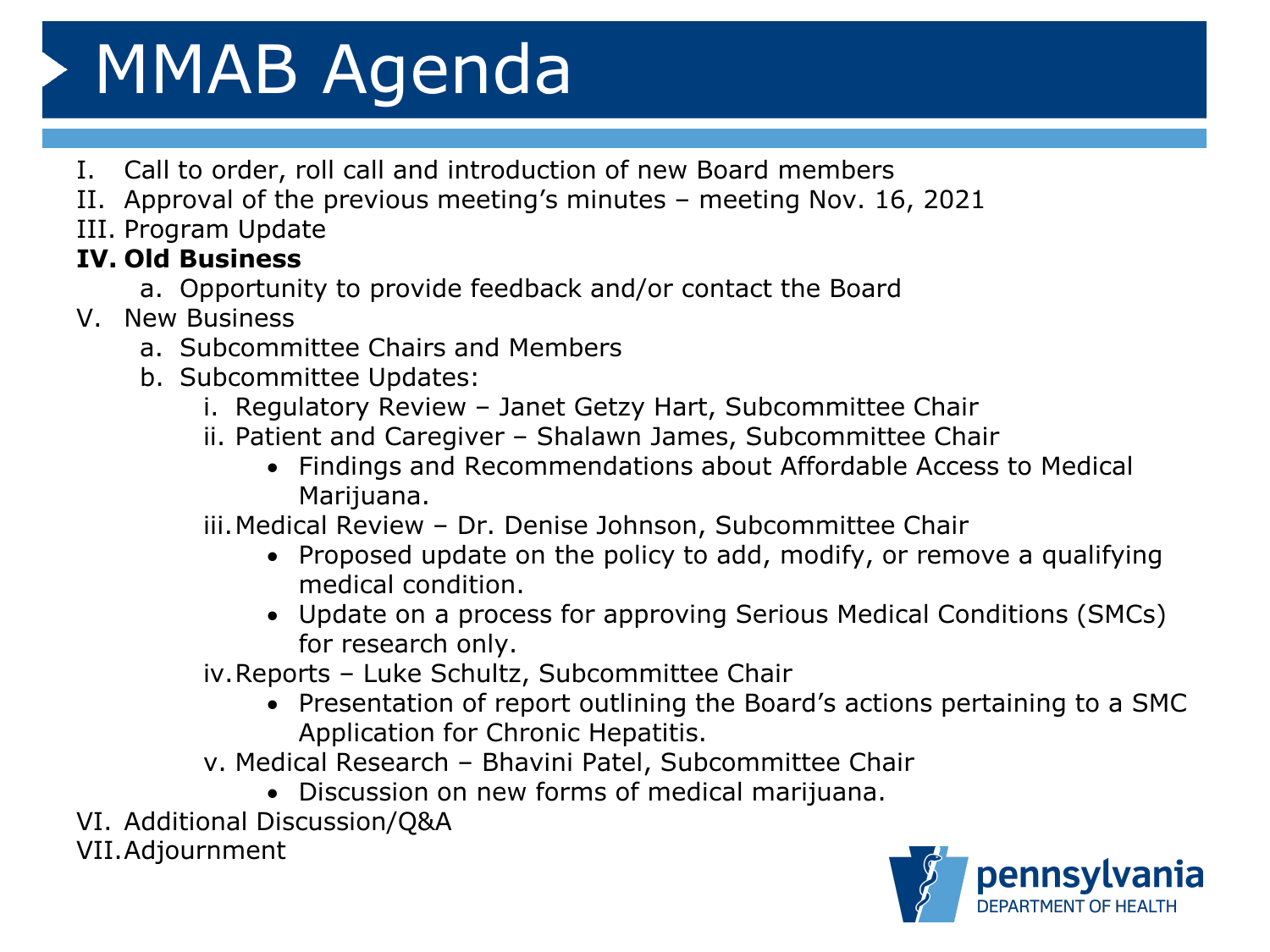# Subcommittee Assignments

35 P.S. § 1201(j)(5)(i)-(v)

Subcommittee Assignments:

- Regulatory **(i) Types of Medical Professionals**
- Medical Review **(ii) Modify Types of Conditions**
- Medical Research **(iii) Form of Medical Marijuana**
- Patient and Caregiver **(v) Affordable Access**
- Reports **(j)(4) Issue Written Reports**

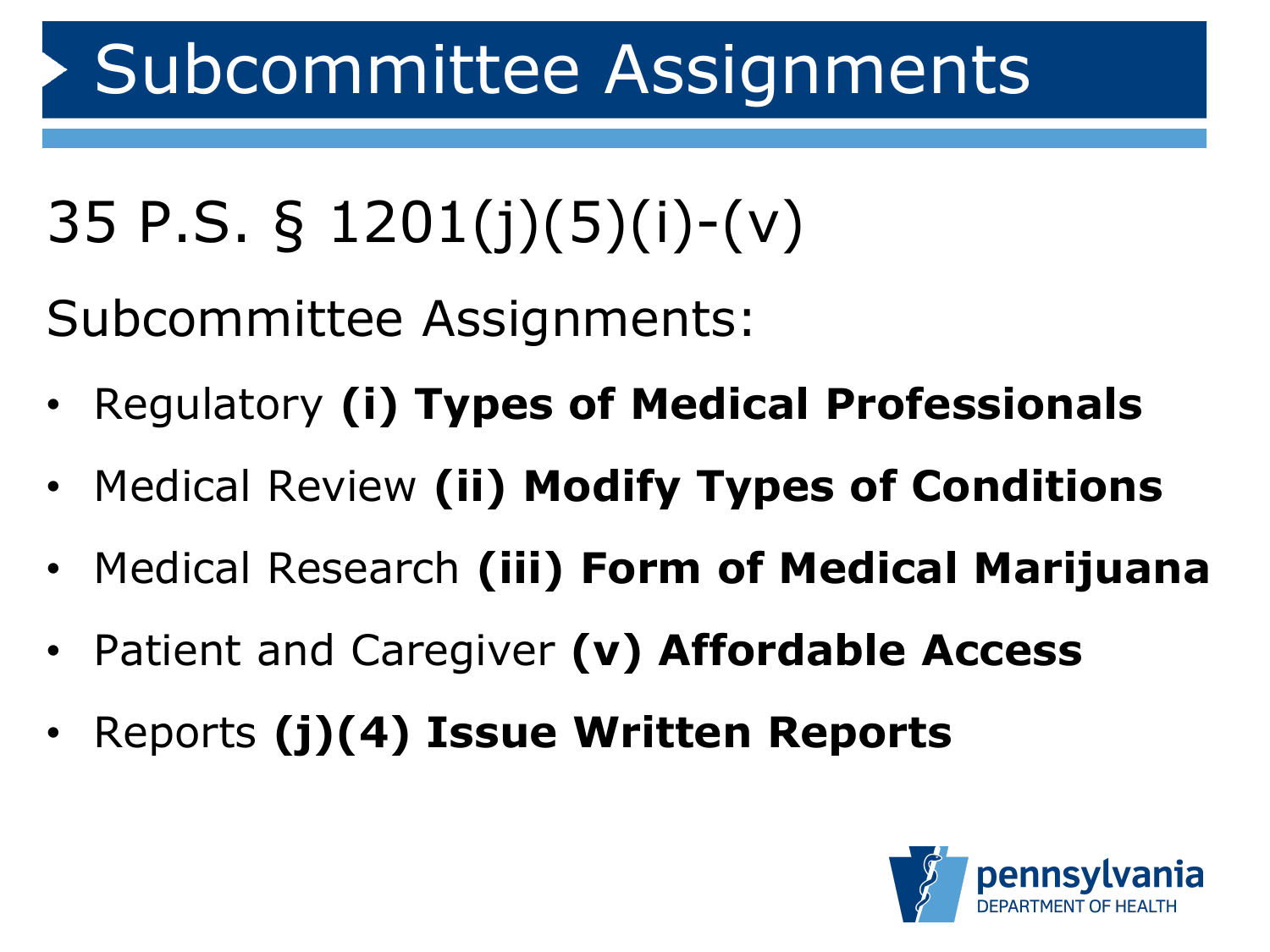# Subcommittee Updates

- Regulatory Review Janet Getzy Hart, Subcommittee Chair
- Medical Review Dr. Denise Johnson, Subcommittee Chair
	- **Update on a process for approving Serious** Medical Conditions (SMCs) for research only.
	- **Proposed update on the policy to add, or** remove a qualifying medical condition.

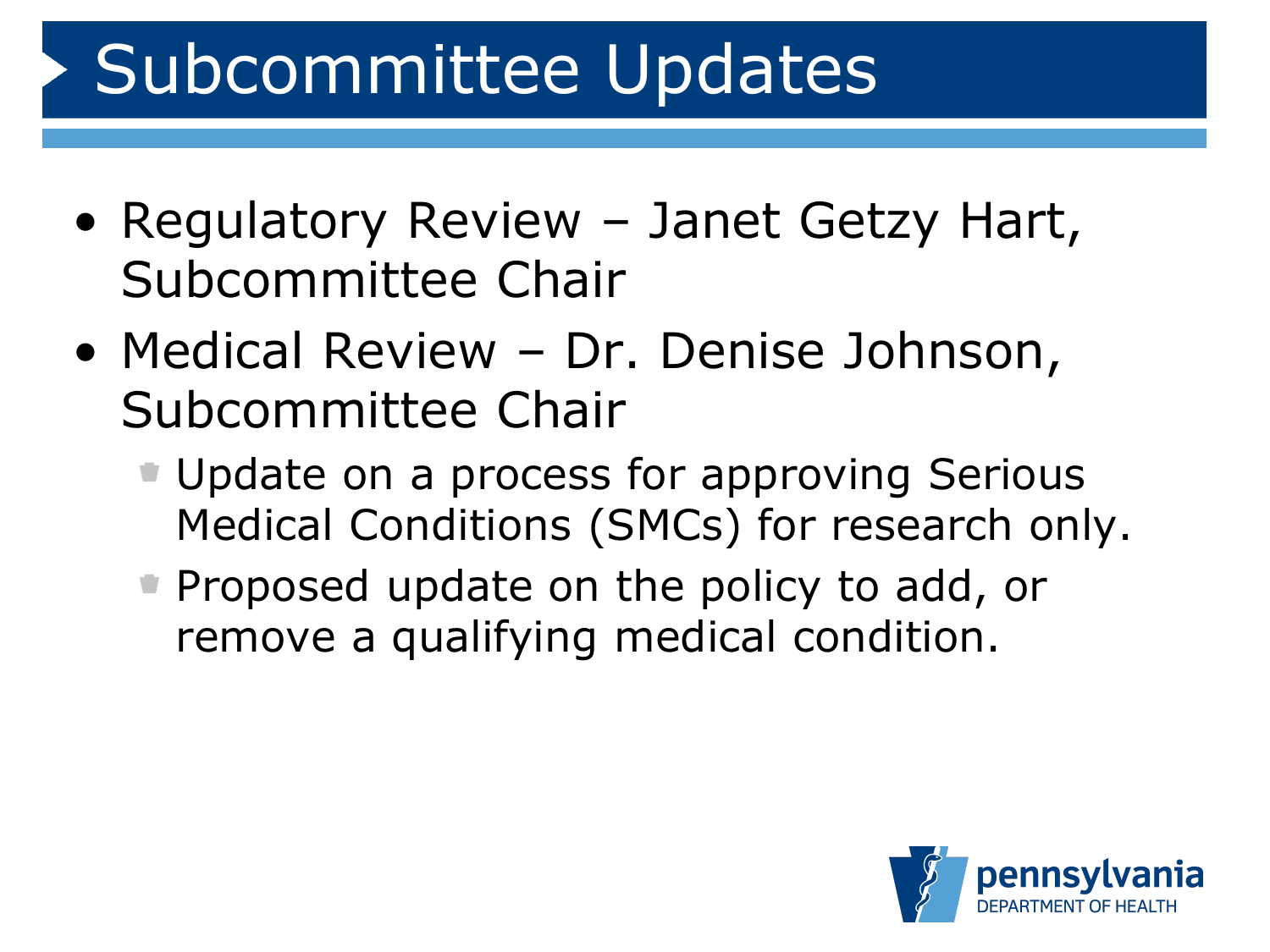# Subcommittee Updates Cont.

- Medical Research Bhavini Patel, Subcommittee Chair
	- Discussion on new forms of medical marijuana.
- Patient and Caregiver Shalawn James, Subcommittee Chair
	- **Findings and Recommendations about** Affordable Access to Medical Marijuana.
- Reports Luke Schultz, Subcommittee Chair
	- **Presentation of report outlining the Board's** actions pertaining to a SMC Application for Chronic Hepatitis.